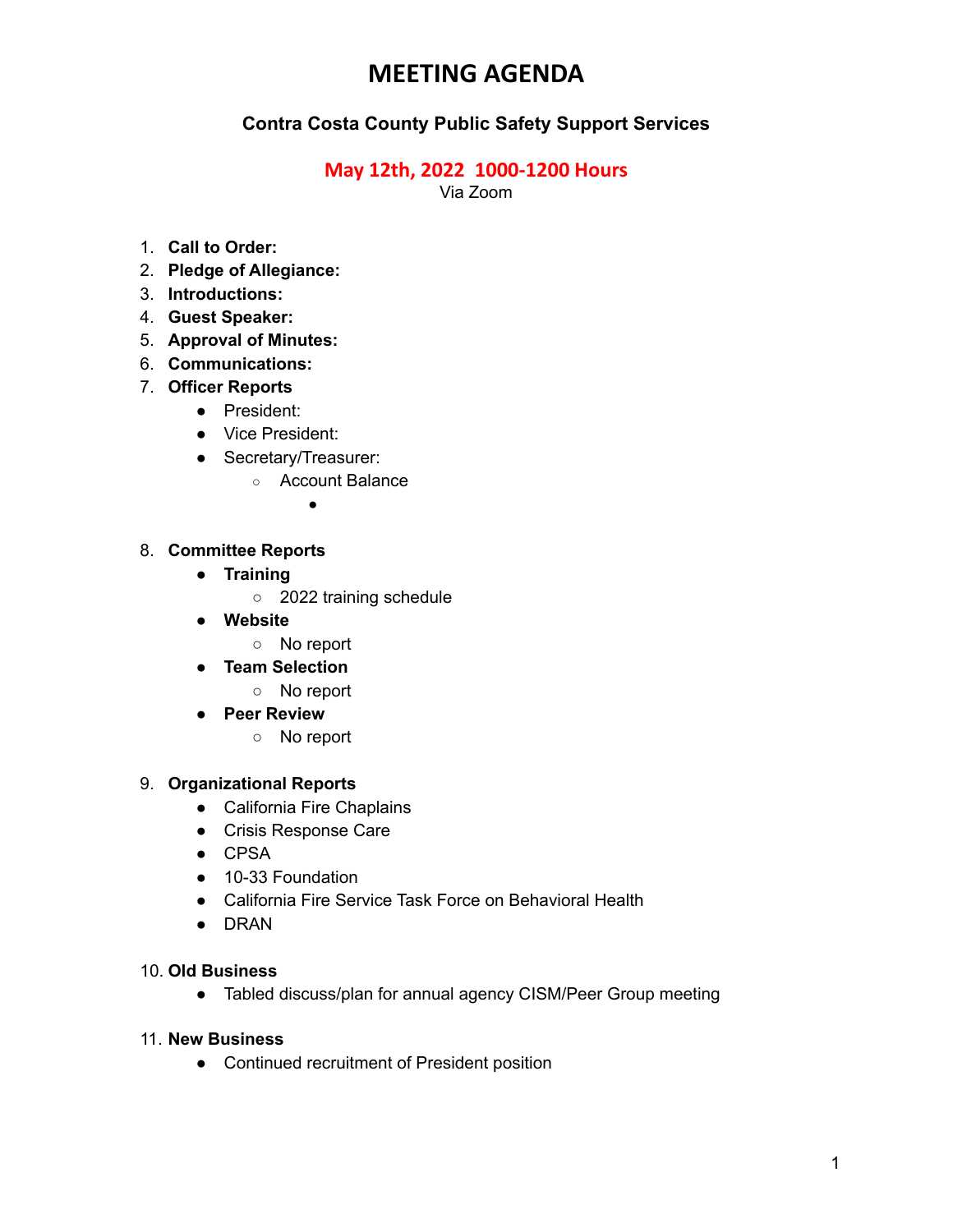## **MEETING AGENDA**

#### 12. **Agency Reports-Activities**

- **● Fire**
	- **San Ramon Valley F.P.D. (Engineer Nate Smith)**
	- **Contra Costa County F.P.D. (Captain Chris Hummel)**
	- **Moraga-Orinda F.P.D. (Captain John Bensley )**
	- **East Contra Costa F.P.D. (Firefighter Lance Brashier)**
	-
	- **El Cerrito Fire (vacant)**
	- **Rodeo Hercules F.P.D. (Capt. Jack Clapp)**
	- **Pinole Fire (vacant)**
	-
	- **○ Chevron Fire (BC Mario Ferrer)**
	- **○ Federal Fire (vacant)**
	- **○ Cal Fire SCU (vacant)**
	- **Alameda County F.P.D (BC Michael Abele)**
	-
	- **○ EBRPD Fire (vacant)**
	-
	-
- **● Law**
	-
	-
	-
- **● EMS**
	-
- **● MHP**
	-
	-
- **● Chaplain**
	-
	-
	-
- **● Other**

13. **Define Future Action Items:**

- **●**
- **●**
- **●**
- **●**
- **●**

14. **Good of the Order:**

- 
- 

○ **Crockett F.P.D. (Lieutenant Earl Brown)**

- 
- 
- **Richmond Fire (Firefighter Justin Caesar)**
	-
	- -

- **○ Fremont Fire (Andy Swartzall Nurse Educator)**
	-
- **Piedmont Fire (Lt. Kevin Robinson)**
- **○ Albany Fire (Chief Lance Calkins)**

○ **San Ramon P.D. (Sergeant Rob Ransom)** ○ **CCCSO (Sergeant Heather Transue)** ○ **CHP (Brandon Correia)**

**○ AMR (Chad Newland)**

**○ Mental Health (Colleen Pennington, PsyD) ○ Mental Health (Rachelle Zemlok, PsyD)**

**○ San Ramon P.D. (Chaplain Nick Vleisides)** ○ **ECCFPD (Father Robert Rien) ○ CCCSO (Chaplain Joe Pratchard)**